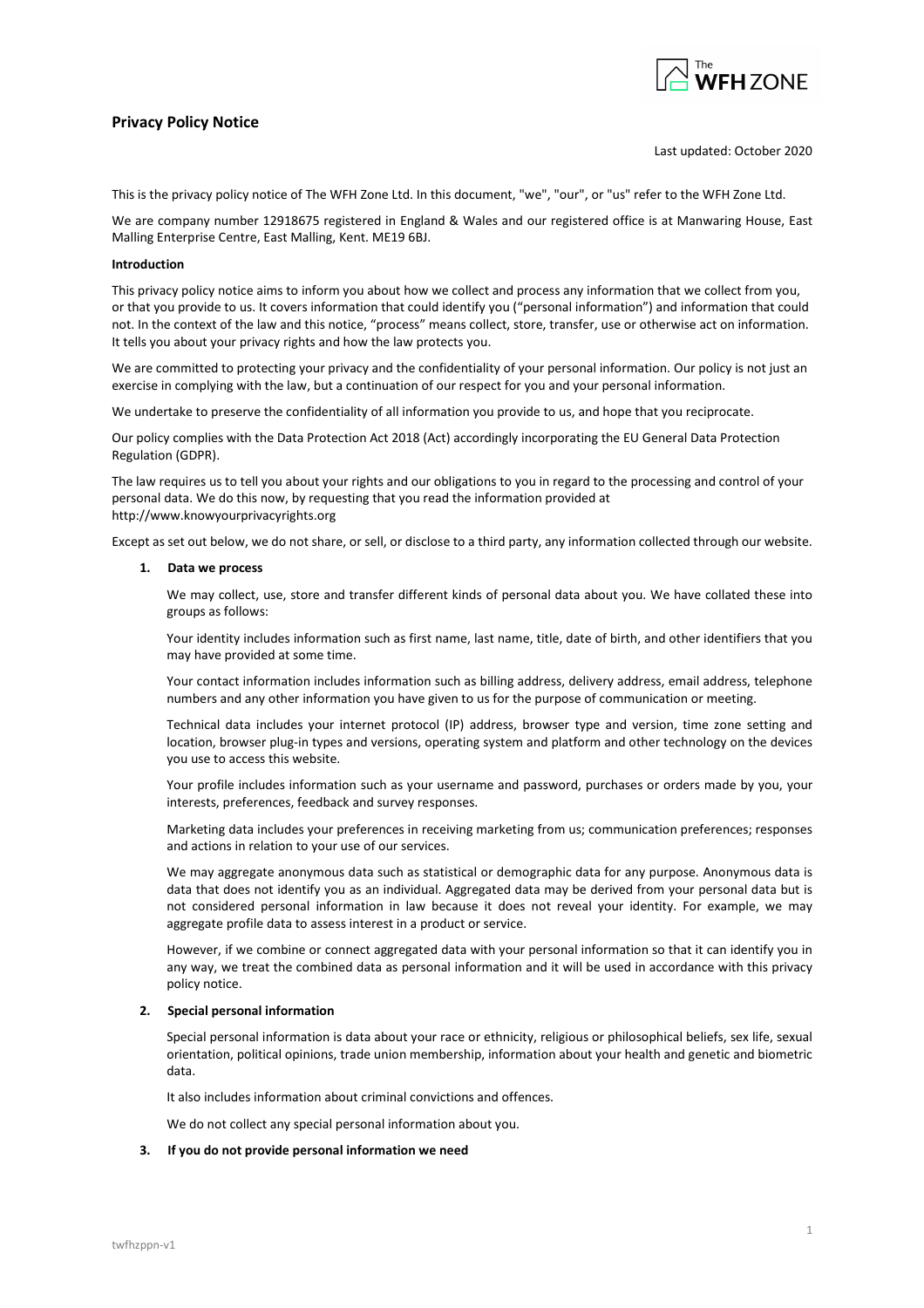

Where we need to collect personal data by law, or under the terms of a contract we have with you, and you fail to provide that data when requested, we may not be able to perform that contract. In that case, we may have to stop providing a service to you. If so, we will notify you of this at the time.

The bases on which we process information about you

The law requires us to determine under which of six defined bases we process different categories of your personal information, and to notify you of the basis for each category.

If a basis on which we process your personal information is no longer relevant then we shall immediately stop processing your data.

If the basis changes then if required by law we shall notify you of the change and of any new basis under which we have determined that we can continue to process your information.

### 4. Information we process because we have a contractual obligation with you

When you create an account on our website, buy a product or service from us, or otherwise agree to our terms and conditions, a contract is formed between you and us.

In order to carry out our obligations under that contract we must process the information you give us. Some of this information may be personal information.

We may use it in order to:

- verify your identity for security purposes
- sell products to you
- provide you with our services
- provide you with suggestions and advice on products, services and how to obtain the most from using our website

We process this information on the basis there is a contract between us, or that you have requested we use the information before we enter into a legal contract.

We shall continue to process this information until the contract between us ends or is terminated by either party under the terms of the contract.

#### 5. Information we process with your consent

Through certain actions when otherwise there is no contractual relationship between us, such as when you browse our website or ask us to provide you more information about our business, including our products and services, you provide your consent to us to process information that may be personal information.

Wherever possible, we aim to obtain your explicit consent to process this information, for example, by asking you to agree to our use of cookies.

If you have given us explicit permission to do so, we may from time to time pass your name and contact information to selected associates whom we consider may provide services or products you would find useful.

We continue to process your information on this basis until you withdraw your consent or it can be reasonably assumed that your consent no longer exists.

You may withdraw your consent at any time by instructing us by emailing us at contact@thewfhzone.co.uk. However, if you do so, you may not be able to use our website or our services further.

### 6. Information we process for the purposes of legitimate interests

We may process information on the basis there is a legitimate interest, either to you or to us, of doing so.

Where we process your information on this basis, we do after having given careful consideration to:

- whether the same objective could be achieved through other means
- whether processing (or not processing) might cause you harm
- whether you would expect us to process your data, and whether you would, in the round, consider it reasonable to do so

For example, we may process your data on this basis for the purposes of:

- record-keeping for the proper and necessary administration of our business
- responding to unsolicited communication from you to which we believe you would expect a response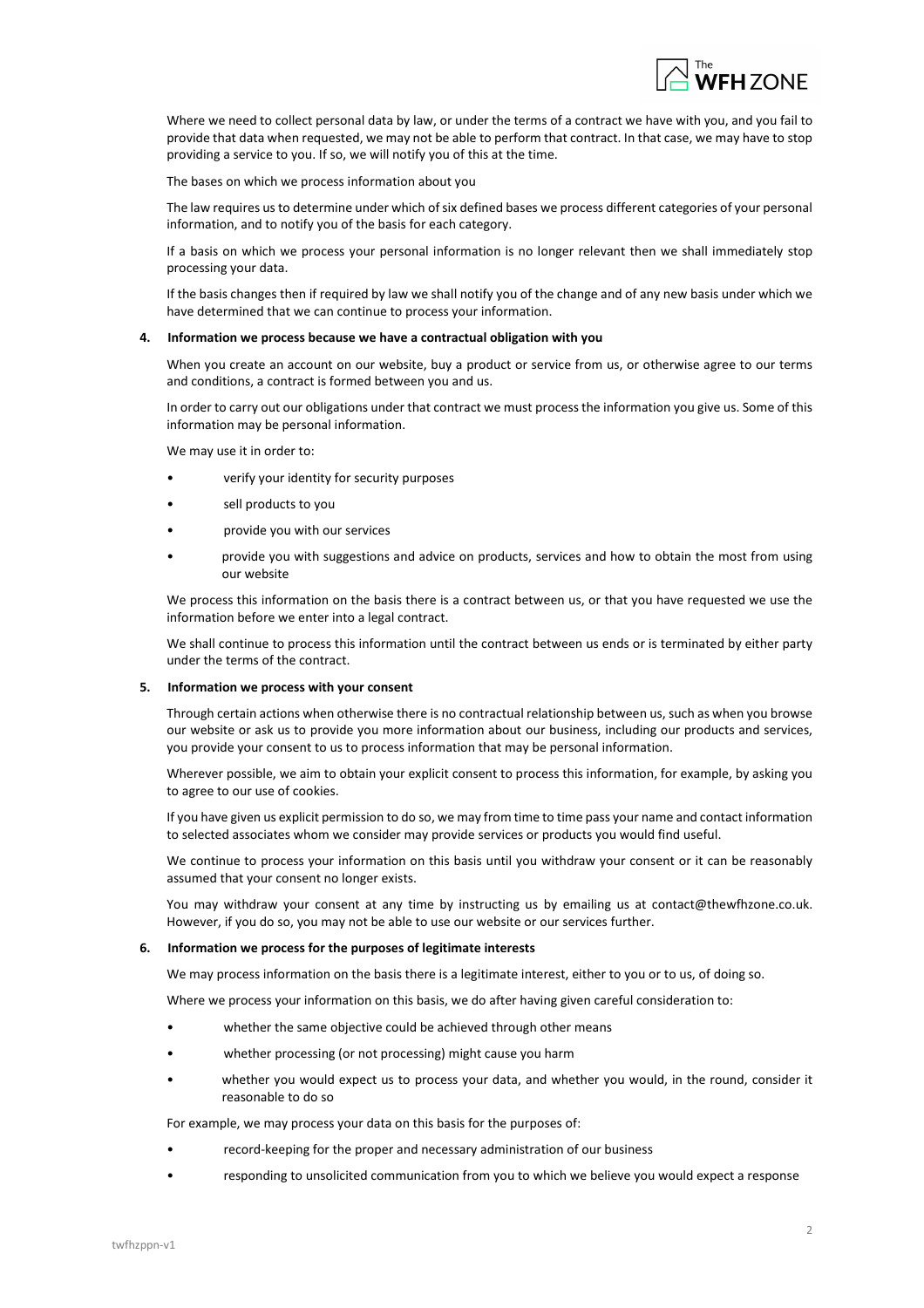

- protecting and asserting the legal rights of any party
- insuring against or obtaining professional advice that is required to manage business risk
- protecting your interests where we believe we have a duty to do so

# 7. Information we process because we have a legal obligation

Sometimes, we must process your information in order to comply with a statutory obligation.

For example, we may be required to give information to legal authorities if they so request or if they have the proper authorisation such as a search warrant or court order.

This may include your personal information.

Specific uses of information you provide to us

# 8. Information provided on the understanding that it will be shared with a third party

Our website may allow you to post information with a view to that information being read, copied, downloaded, or used by other people.

Examples include:

- posting a message our forum
- tagging an image
- clicking on an icon next to another visitor's message to convey your agreement, disagreement or thanks

In posting personal information, it is up to you to satisfy yourself about the privacy level of every person who might use it.

We do store it, and we reserve a right to use it in the future in any way we decide.

Once your information enters the public domain, we have no control over what any individual third party may do with it. We accept no responsibility for their actions at any time.

Provided your request is reasonable and there is no legal basis for us to retain it, then at our discretion we may agree to your request to delete personal information that you have posted. You can make a request by contacting us at contact@thewfhzone.co.uk

# 9. Complaints regarding content on our website

We attempt to moderate user generated content, but we are not always able to do so as soon as that content is published.

If you complain about any of the content on our website, we shall investigate your complaint.

If we feel it is justified or if we believe the law requires us to do so, we shall remove the content while we investigate.

Free speech is a fundamental right, so we have to make a judgment as to whose right will be obstructed: yours, or that of the person who posted the content that offends you.

If we think your complaint is vexatious or without any basis, we shall not correspond with you about it.

# 10. Job application and employment

If you send us information in connection with a job application, we may keep it for up to three years in case we decide to contact you at a later date.

If we employ you, we collect information about you and your work from time to time throughout the period of your employment. This information will be used only for purposes directly relevant to your employment. After your employment has ended, we will keep your file for six years before destroying or deleting it.

# 11. Communicating with us

When you contact us, whether by telephone, through our website or by e-mail, we collect the data you have given to us in order to reply with the information you need.

We record your request and our reply in order to increase the efficiency of our business.

We keep personally identifiable information associated with your message, such as your name and email address so as to be able to track our communications with you to provide a high quality service.

# 12. Complaining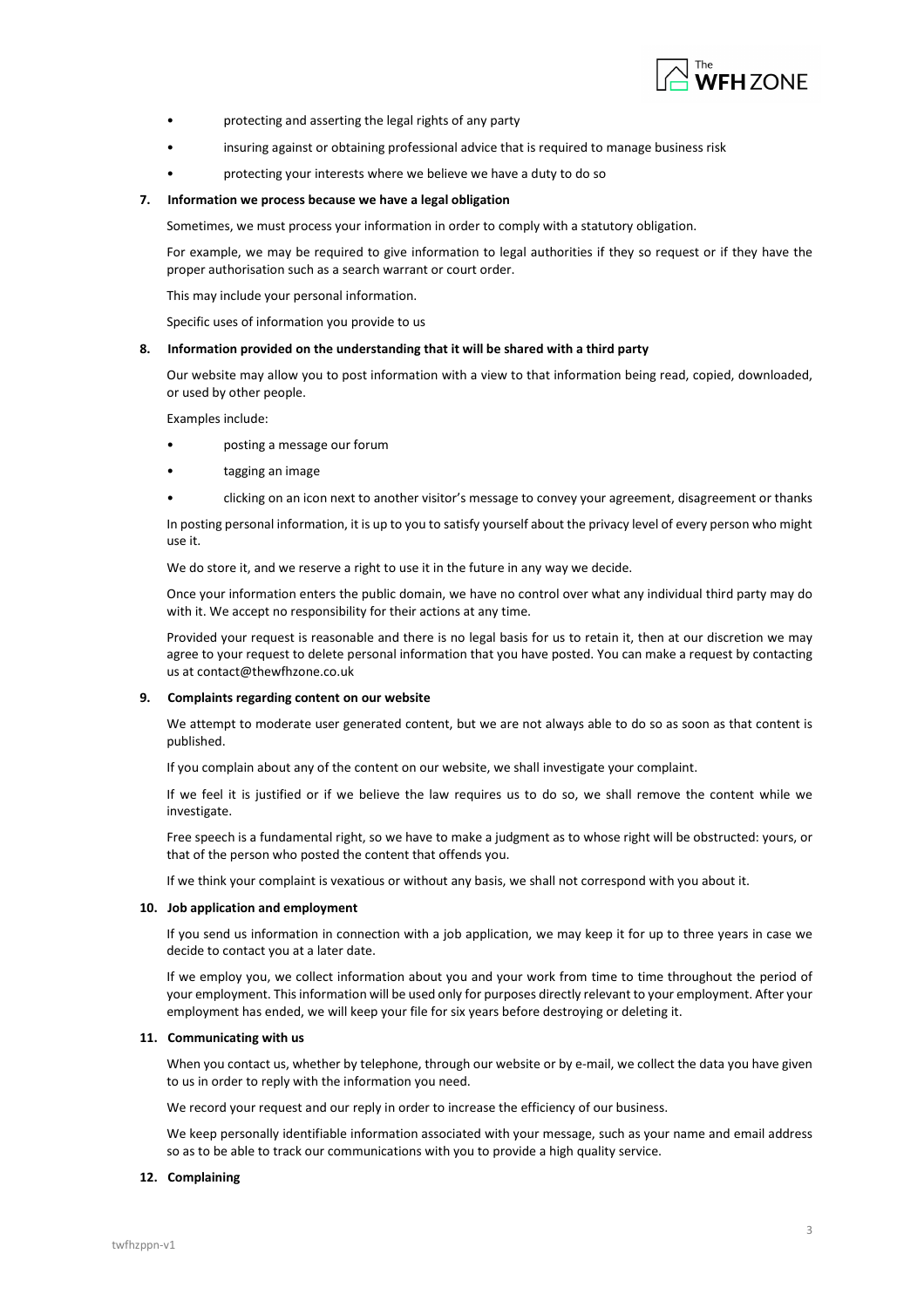

When we receive a complaint, we record all the information you have given to us.

We use that information to resolve your complaint.

If your complaint reasonably requires us to contact some other person, we may decide to give to that other person some of the information contained in your complaint. We do this as infrequently as possible, but it is a matter for our sole discretion as to whether we do give information, and if we do, what that information is.

We may also compile statistics showing information obtained from this source to assess the level of service we provide, but not in a way that could identify you or any other person.

## 13. Affiliate and business partner information

This is information given to us by you in your capacity as an affiliate of us or as a business partner.

It allows us to recognise visitors that you have referred to us, and to credit to you commission due for such referrals. It also includes information that allows us to transfer commission to you.

The information is not used for any other purpose.

We undertake to preserve the confidentiality of the information and of the terms of our relationship.

We expect any affiliate or partner to agree to reciprocate this policy.

Use of information we collect through automated systems when you visit our website

# 14. Cookies

Cookies are small text files that are placed on your computer's hard drive by your web browser when you visit any website. They allow information gathered on one web page to be stored until it is needed for use on another, allowing a website to provide you with a personalised experience and the website owner with statistics about how you use the website so that it can be improved.

Some cookies may last for a defined period of time, such as one day or until you close your browser. Others last indefinitely.

Your web browser should allow you to delete any you choose. It also should allow you to prevent or limit their use.

Our website uses cookies. They are placed by software that operates on our servers, and by software operated by third parties whose services we use.

If you choose not to use cookies or you prevent their use through your browser settings, you will not be able to use all the functionality of our website.

We use cookies in the following ways:

- to track how you use our website
- to record whether you have seen specific messages we display on our website
- to keep you signed into our website
- to record your answers to surveys and questionnaires on our site while you complete them
- to record the conversation thread during a live chat with our support team

## 15. Personal identifiers from your browsing activity

Requests by your web browser to our servers for web pages and other content on our website are recorded.

We record information such as your geographical location, your Internet service provider and your IP address. We also record information about the software you are using to browse our website, such as the type of computer or device and the screen resolution.

We use this information in aggregate to assess the popularity of the webpages on our website and how we perform in providing content to you.

If combined with other information we know about you from previous visits, the data possibly could be used to identify you personally, even if you are not signed into our website.

## 16. Our use of re-marketing

Re-marketing involves placing a cookie on your computer when you browse our website in order to be able to serve to you an advert for our products or services when you visit some other website.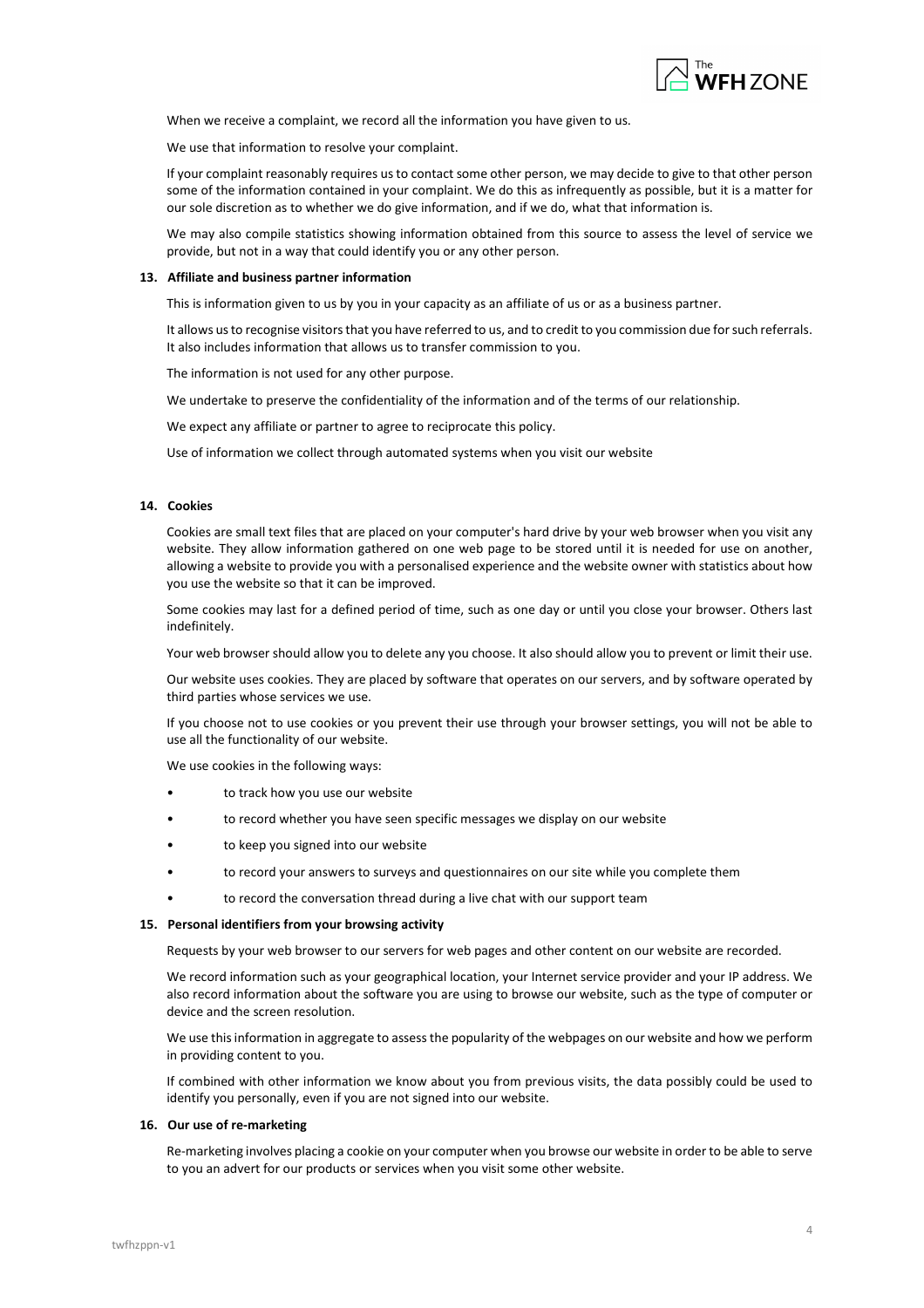

We may use a third party to provide us with re-marketing services from time to time. If so, then if you have consented to our use of cookies, you may see advertisements for our products and services on other websites.

Disclosure and sharing of your information

### 17. Information we obtain from third parties

Although we do not disclose your personal information to any third party (except as set out in this notice), we sometimes receive data that is indirectly made up from your personal information from third parties whose services we use.

No such information is personally identifiable to you.

### 18. Third party advertising on our website

Third parties may advertise on our website. In doing so, those parties, their agents or other companies working for them may use technology that automatically collects information about you when their advertisement is displayed on our website.

They may also use other technology such as cookies or JavaScript to personalise the content of, and to measure the performance of their adverts.

We do not have control over these technologies or the data that these parties obtain. Accordingly, this privacy policy notice does not cover the information practices of these third parties.

## 19. Credit reference

To assist in combating fraud, we share information with credit reference agencies, so far as it relates to clients or customers who instruct their credit card issuer to cancel payment to us without having first provided an acceptable reason to us and given us the opportunity to refund their money.

## 20. Data may be processed outside the European Union

Our website is hosted in the United Kingdom

We may also use outsourced services in countries outside the European Union from time to time in other aspects of our business.

Accordingly, data obtained within the UK or any other country could be processed outside the European Union.

We use the following safeguards with respect to data transferred outside the European Union:

• the processor is within the same corporate group as our business and abides by the same binding corporate rules regarding data processing.

Control over your own information

## 21. Your duty to inform us of changes

It is important that the personal data we hold about you is accurate and current. Please keep us informed if your personal data changes.

#### 22. Access to your personal information

At any time you may review or update personally identifiable information that we hold about you, by signing in to your account on our website.

To obtain a copy of any information that is not provided on our website you should contact us to make that request.

After receiving the request, we will tell you when we expect to provide you with the information, and whether we require any fee for providing it to you.

# 23. Removal of your information

If you wish us to remove personally identifiable information from our website, you should contact us to make your request.

This may limit the service we can provide to you.

### 24. Verification of your information

When we receive any request to access, edit or delete personal identifiable information we shall first take reasonable steps to verify your identity before granting you access or otherwise taking any action. This is important to safeguard your information.

#### Other matters